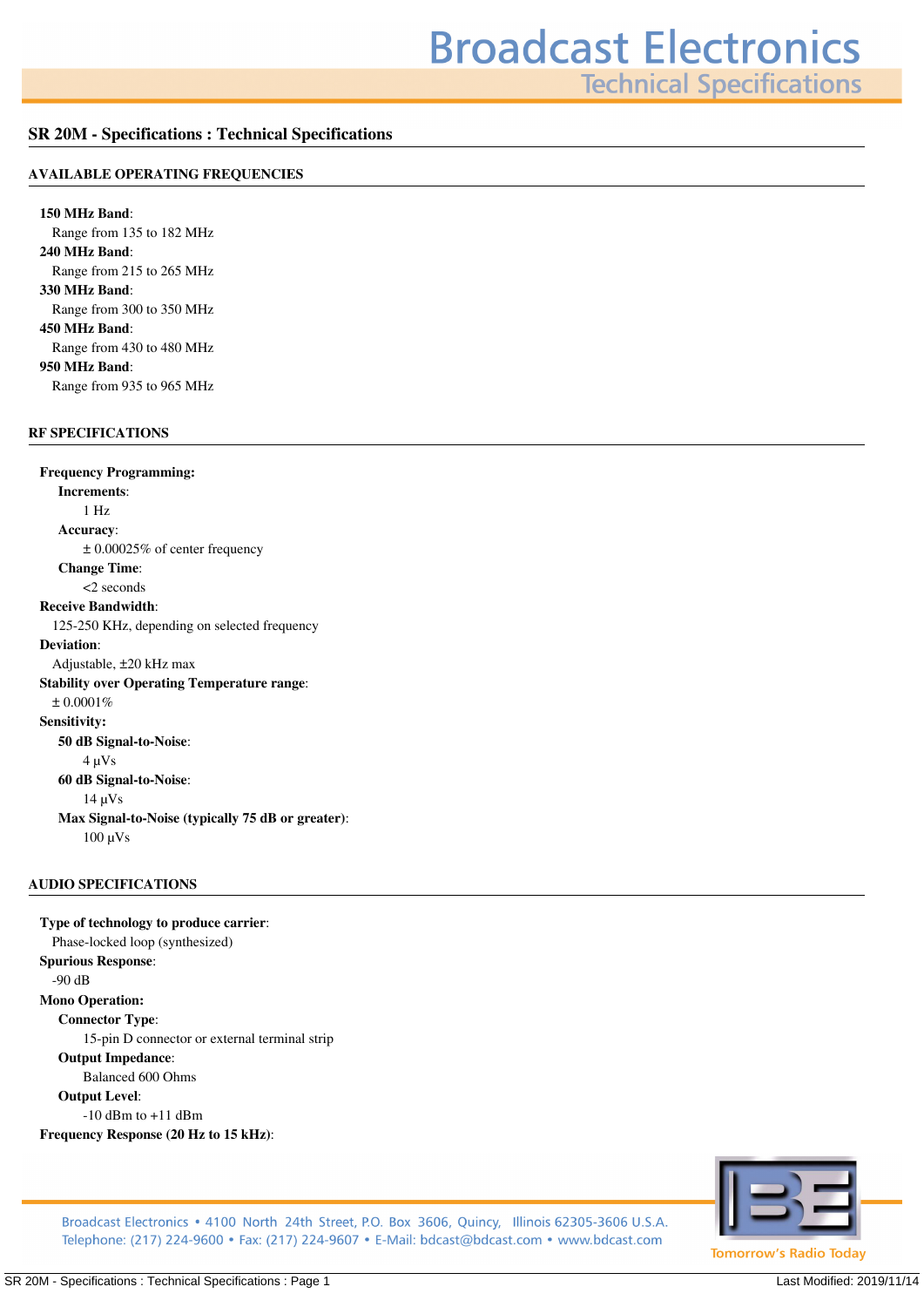**Technical Specifications** 

*±0.2 dB* **S/N Ratio @ 100 µV Input: 200 kHz BW @ 50 kHz Dev***: >75 dB* **125 kHz BW @ 15 kHz Dev***: >64 dB* **125 kHz BW @ 9 kHz Dev***: >60 dB* **THD + Noise: 200 kHz BW @ 50 kHz Dev***: 0.25% or less, 20 Hz to 15 kHz* **125 kHz BW @ 15 kHz Dev***: 0.3% or less, 20 Hz to 15 kHz* **125 kHz BW @ 9 kHz Dev***: 0.3% or less, 20 Hz to 15 kHz*

### **MECHANICAL/PHYSICAL**

**RF Input Connector***: Type N Female* **Accessory Connector***: 15-pin D connector or terminal strip* **Output Connector***: 15-pin D connector or terminal strip* **Dimensions (Unpacked)***: 3.5"H x 19"W x 15.5"D (8.9cm H x 48.3cm W x39.4cm D)* **Weight (Unpacked)***: 7.8 lbs (3.5 kg)*

# **ENVIRONMENTAL**

**Operating Temperature***: -20° C to +50° C* **Altitude***: 10,000 ft (3048m) max* **Humidity***: 95% maximum, non-condensing*

## **ELECTRICAL**

**Voltage: AC Operation***: 85-264 VAC; 47-63 Hz* **DC Operation***: +10 to +14 VDC (Via D Connector)* **Current Draw***: 1.5 A @ 12 VDC* **Power Consumption***: 55 W Max (25 W typical)* **Heat Dissipation***: 55 W Max* **Fuse***:*



Broadcast Electronics • 4100 North 24th Street, P.O. Box 3606, Quincy, Illinois 62305-3606 U.S.A. Telephone: (217) 224-9600 • Fax: (217) 224-9607 • E-Mail: bdcast@bdcast.com • www.bdcast.com